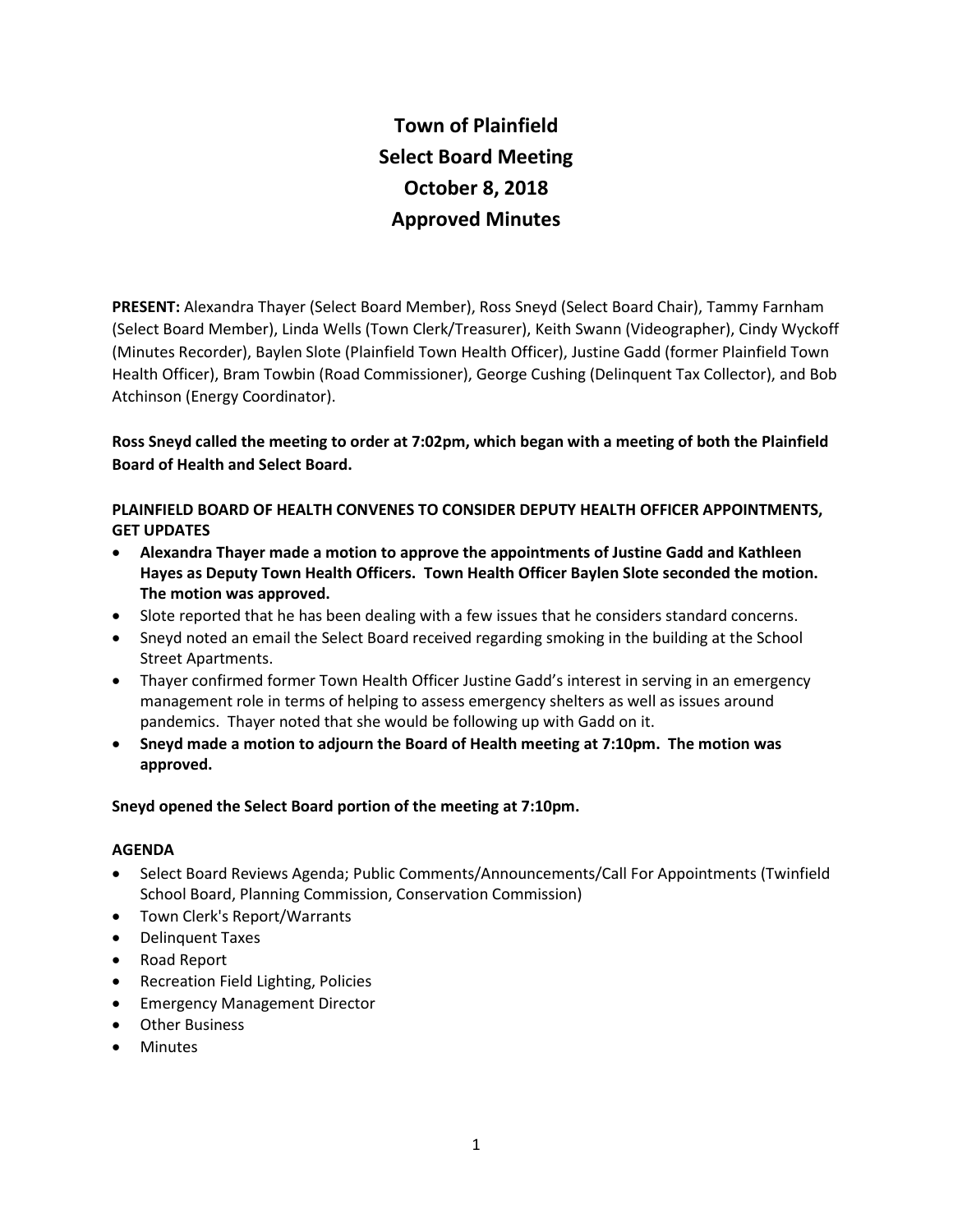## **REVIEW AGENDA**

 Noting that Recreation Committee Chair Dan Gadd could not be present at tonight's meeting, Sneyd amended the agenda to address the Recreation Field Lighting and Policies at the next meeting and in its place include a report from Energy Coordinator Bob Atchinson. Thayer requested that a report on her attendance at a recent Vermont League of Cities and Towns meeting be added. **Sneyd made a motion to adopt the agenda as amended. The motion was approved.**

## **PUBLIC COMMENT/ANNOUNCEMENTS**

- Sneyd read aloud a letter of resignation from long-time Conservation Commission Member and Cochair Jan Waterman, and thanked her for her service.
- Sneyd noted a number of openings on Town boards that need to be filled, including the Twinfield School Board, the Planning Commission, the Conservation Commission, and possibly the Development Review Board. Thayer encouraged young people to apply.
- Road Commissioner Bram Towbin announced that the Central Vermont Regional Planning Commission is coordinating three different meetings under the title of Water Wise Woodlands. The first is on 10/13/18 in Marshfield, the second is on 10/20/18 in Cabot, and the third is on 10/30/18 in Plainfield. Towbin will post the schedule of meetings on local social media sites.
- Sneyd asked Towbin about the progress of the Emerald Ash Borer Task Force. Towbin stated that he is waiting for a map from the Agency of Natural Resources depicting where ash trees are growing along roads.

### **TOWN CLERK'S REPORT/WARRANTS**

- Town Clerk/Treasurer Linda Wells announced that the Wastewater assessment is due on 10/26/18; the general election is on 11/6/18 and will be held at the Town Clerk's office with polls open from 9am to 7pm; and School 1 taxes are due on 11/14/18.
- Wells presented the approved VTRANS grant for the Brook Road Culvert Project in the amount of \$121,500. **Sneyd made a motion to sign on behalf of the Select Board the State of Vermont Grant Agreement BC1976 for the Brook Road Culvert Project. The motion was approved.**
- Wells presented the final grant paperwork for reimbursement of \$9,388.77 for last October's wind storm damage. Towbin stressed the importance of documenting these events. **Sneyd made a motion to authorize Sneyd to sign the acceptance of the Disaster Declaration Grant DR4356 from October 29 and 30 of 2017. The motion was approved.** Wells stated that the money will go into the general fund.
- **Sneyd made a motion to approve warrants of 9/17/18, 9/21/18, 9/28/18, 10/4/18, and 10/5/18. The motion was approved.**
- **Sneyd made a motion to approve a fleet permit request for Codling Brothers Logging. The motion was approved.**

#### **DELINQUENT TAXES**

 Sneyd explained the issue of a couple of taxpayers who had missed the deadline within a few hours of when it was due and had strongly objected to the late charges that were applied. Wells noted that the deadline policy of 4pm on the day that taxes are due was set at Town Meeting in 2006. Tax payments postmarked by the due date are also considered on time. After some discussion, Sneyd noted that he will write a letter to the taxpayers letting them know that the deadline policy was set by Town Meeting voters and that the Select Board has no authority to change it unless there were to be a new proposal at Town Meeting.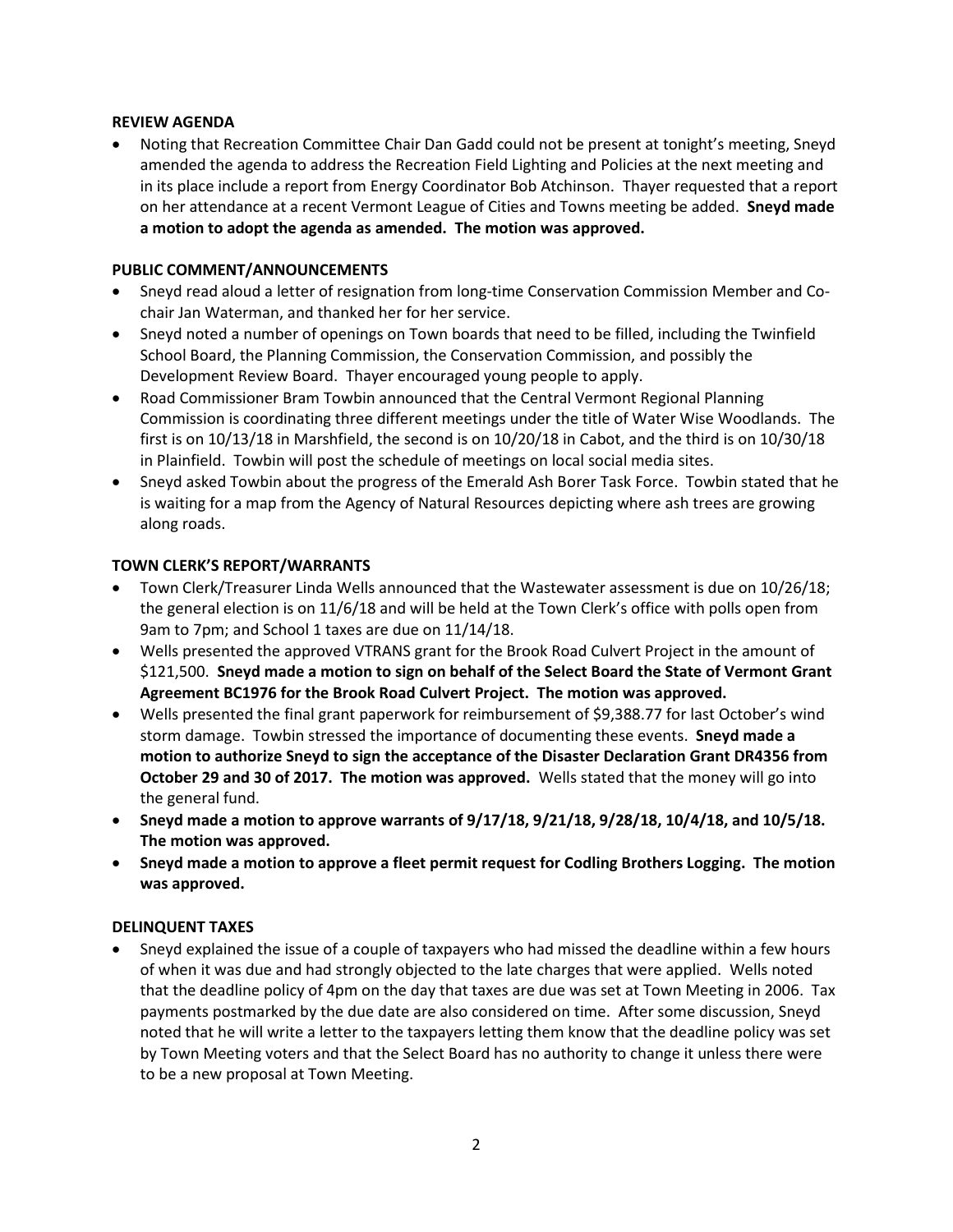# **ROAD REPORT**

- Road Commissioner Bram Towbin's report included the following:
	- $\circ$  The crosswalk and stop line painting in the Village will be done in the spring. Sneyd requested that the work be done within the current budget year, before 7/1/19.
	- o The manhole cover situation on Creamery Street has been addressed.
	- o Towbin is meeting with someone from Central Vermont Regional Planning Commission regarding sediment issues at a number of different sites in Plainfield.
	- o The portable traffic radar sign will hopefully be delivered tomorrow. The plan is to place the equipment on Brook Road as a starting location.
	- $\circ$  The Brook Road culvert project may require flaggers, but Towbin believes that the road will not need to be completely closed during construction.
	- o The work to fill in the cracks on Brook Road, Barre Hill Road, and East Hill Road is expected to be done soon.
	- o Tammy Farnham noted that there is a section of Barre Hill Road that is again washing out.

# **OTHER BUSINESS**

 Thayer reported on her attendance at the Vermont League of Cities and Towns annual meeting and her proposal to amend the Vermont Constitution to remove the part about allowing slavery and involuntary servitude until the age of 21, which was passed unanimously.

# **REPORT FROM ENERGY COORDINATOR BOB ATCHINSON**

- Atchinson reported on the current electric vehicle charging station on Mill Street. It is getting fairly good usage and averages around \$0.20 per kilowatt hour, which is the suggested donation for users. He noted that the padlock on the service disconnect box is missing and that he has replaced the plastic cover on the money box. Atchinson stated that available funding for new electric vehicle charging station grants is for park and ride locations. Discussion followed on requirements for those grants; whether to apply for a grant to install one at Plainfield's park and ride; and usage payment models. It was decided that the Town would not apply for a grant at this time.
- Atchinson noted that the Energy Team is entering into a memorandum of understanding with Efficiency Vermont where an approved Efficiency Vermont contractor will come to a residence to perform a free home energy assessment, with the Energy Team following up to provide additional support. Sneyd requested that Atchinson forward the information to the Town Webmaster to post on the Town website.
- Thayer raised the issue of State energy code requirements regarding new construction and noted that she does not think Plainfield's zoning permits make reference to it. Thayer asked Atchinson to work with Zoning Administrator Karen Storey to include the State's energy requirement in Plainfield's municipal zoning permits for new construction.
- Atchinson announced that the Energy Team is sponsoring a Paul Hawken Project Drawdown live streaming event and pot luck on 10/19/18 from 7:30-9:30pm. If some WIFI connection issues can be worked out, Atchinson stated that the event will be held at the Town Hall Opera House.
- Sneyd noted that budget season will begin within two months and asked that Atchinson be prepared for the Energy Coordinator's budget meeting. He alerted Farnham, who has not yet gone through the budgeting process, that there will be an increase in special Select Board meetings in December regarding the Town budget.